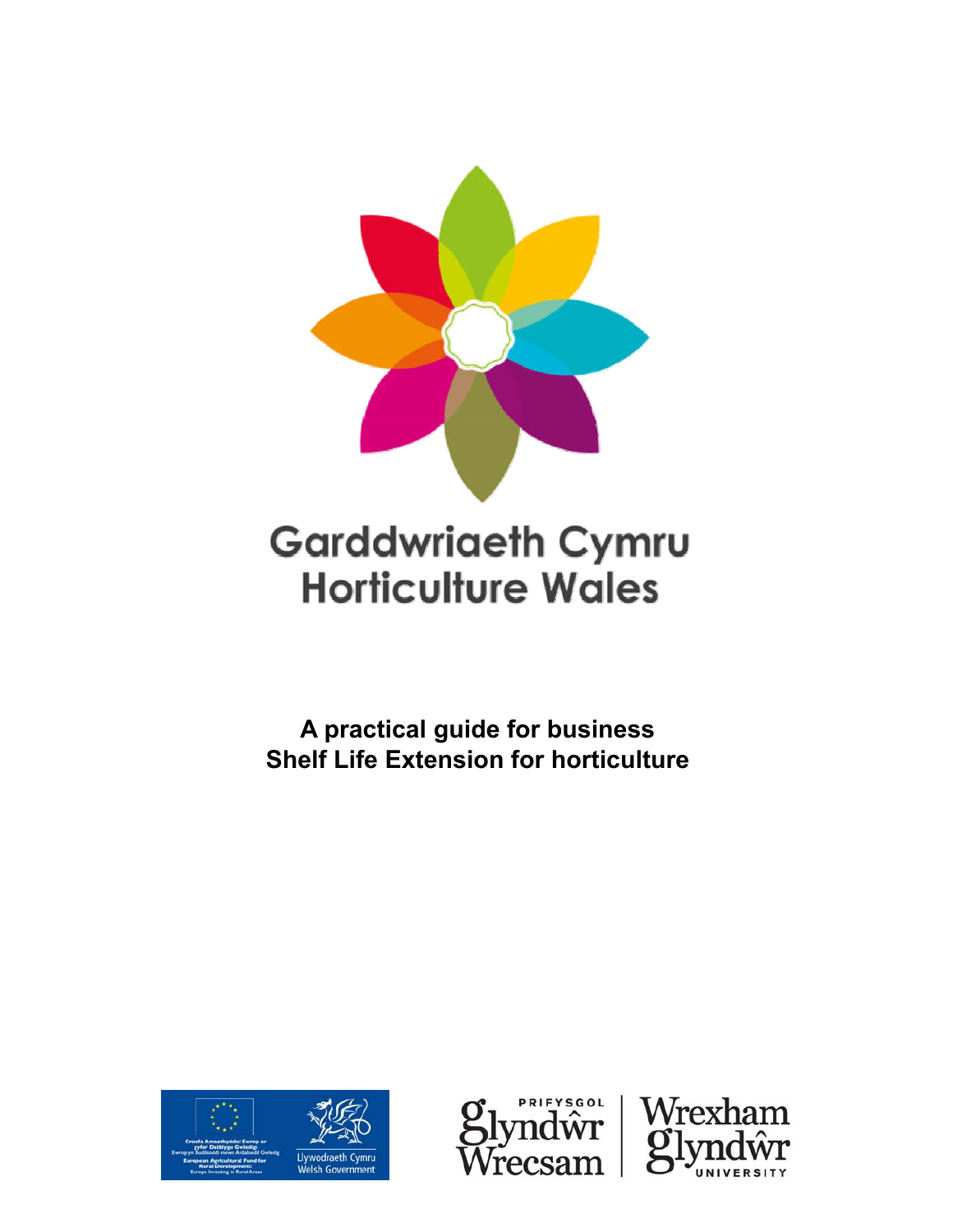

# **Shelf Life Extension for horticulture: A practical guide for business**

# **About this guide**

Shelf life is the length of time that a product remains suitable to be sold, and for food products that can be consumed without posing problems to human health.

For growers, this is about maintaining quality through good cultivation practices and harvest planning, then ensuring their produce reaches the customer in optimum condition throughout the year, through effective packaging, storage and transit.

This guide introduces practical information for horticulture businesses to consider ways to extend the shelf life of their produce. It is intended as one of suite of practical business guides that are currently being developed by Horticulture Wales.

#### **Did you know?**

The loss in profitability from spoilage or waste in fruit and vegetables varies between 4.8% and 15% of retail sales. (Buzby et al. 2015; Buck and Minvielle, 2013)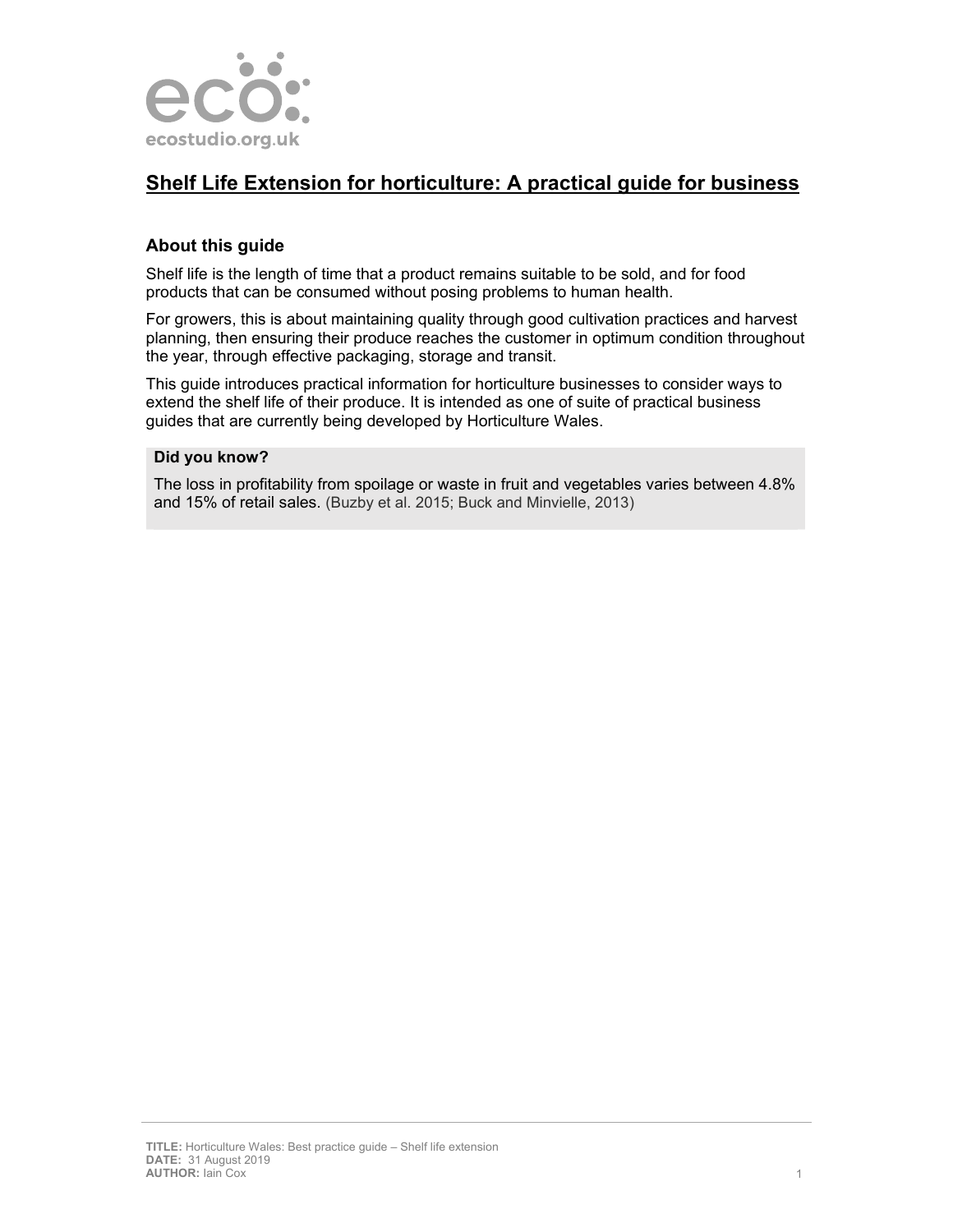

# **1. Factors affecting Shelf Life**

#### **a. Quality and freshness**

- **Maturity at harvest.** Identifying correct harvest dates for different varieties is likely to vary across different regions. Produce picked at the wrong time risks being susceptible to damage, shriveling and inferior texture and flavour.
- ‐ **Distance to market.** In general, the farther away the market is, the longer it will take for produce to arrive. This depends on the type of transport used. However, where demand from local customers can be developed it will ensure produce can be delivered quickly, with less reliance on packaging and storage.
- ‐ **Processing and preservation.** When fresh produce is used as an ingredient, for example in jam, it can impact on the life of the final product. Drying and dehydration are methods used for preservation and can also reduce transportation costs by reducing its weight.

#### **b. Packaging**

Packing is an important step in the journey from grower to consumer. The core function of packaging is to ensure that produce can be stored and delivered to customers safely and in the best possible condition.

By law, **food packaging** must carry certain information and warnings, including origin, grade, use by date, ingredients, allergen information, opening and storage instructions and nutritional information. It must also be manufactured from approved food grade material.

Many different methods are used to extend shelf life, they include:

- ‐ **Modified Atmosphere Packaging (MAP)** is a method of packaging that contains the right mix of oxygen, carbon dioxide, and nitrogen to preserve the freshness of produce. Gas packing machinery can be costly.
- ‐ **Vacuum Packaging** involves sealing the produce in an air tight pack and removing the air before the package is sealed. By reducing the levels of oxygen contained it restricts spoilage from micro-organisms and oxidation (that causes apples to turn brown for example). Whilst vacuum machinery is relatively low cost, it can distort different products and affect their presentation.
- ‐ **Active Packaging** is when additions such as sachets, inserts or labels are included in, or on, a package to extend shelf life or to monitor the quality of the product it contains. Most commonly these are used to preserve the freshness of produce by absorbing oxygen, odour or moisture. In many cases packaging fresh produce doesn't require the addition of chemicals or stabilizers to prolong shelf life and natural, clean and green replacements are increasingly being used.

A practical business guide on **clean and green additives for shelf life extension** is planned by Horticulture Wales. This will contain further information about the use of natural additives in horticulture.

**Transport Packaging** is outer packaging that protects the packaging that is in direct contact with the produce. It is important that handling and storage along the supply chain are done correctly and transport packaging should carry sufficient information to ensure this happens.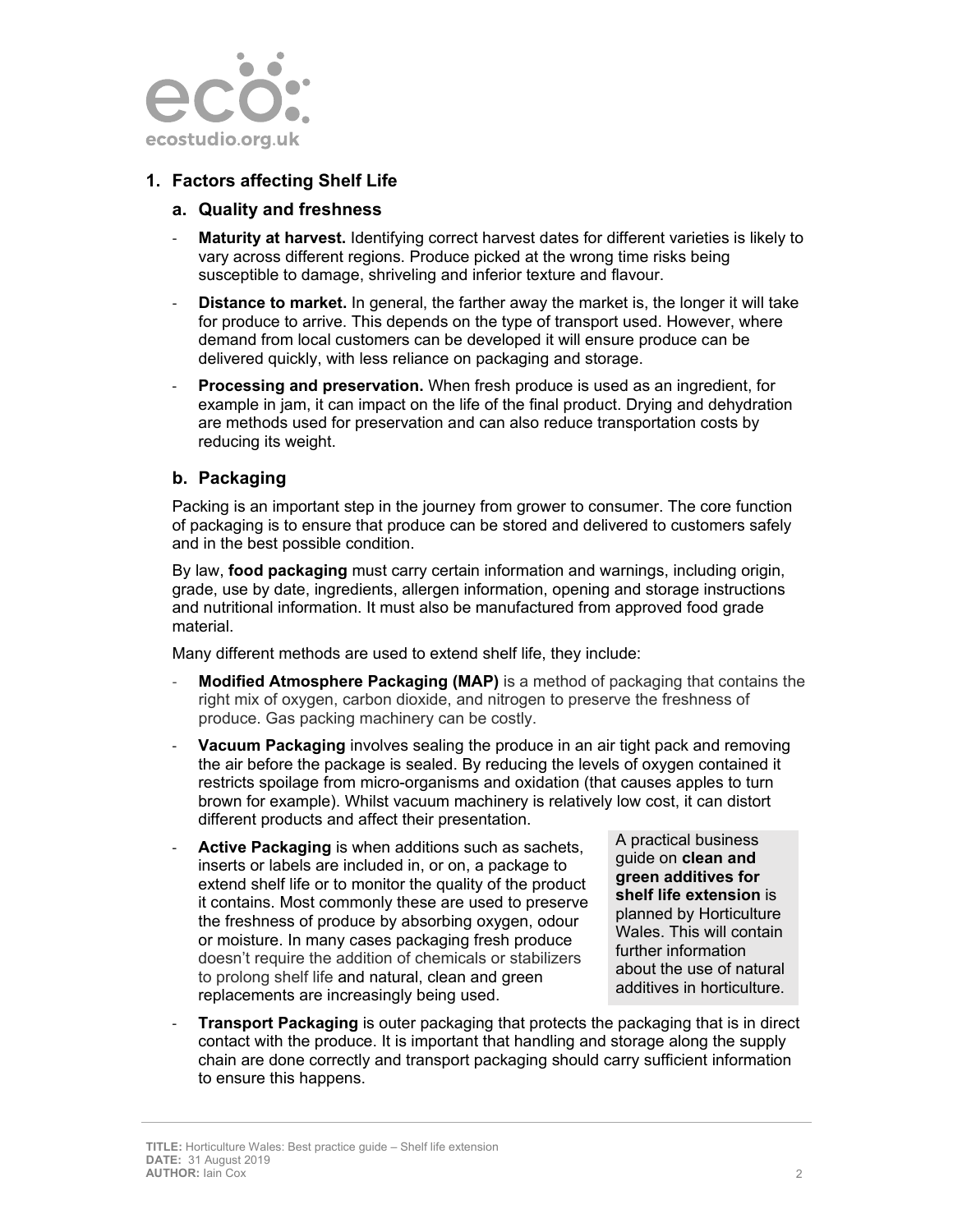

However, single use packaging creates waste and steps should be taken to prevent this happening. For more detailed information about packaging Horticulture Wales have developed a Packaging for Horticulture Guide and a Biodegradable Packaging Factsheet, both resources are freely available online.

#### **c. Storage and transit**

Maintaining appropriate temperatures and humidity during storage and transit is critical to extend the shelf life of fresh produce.

In general, shelf life of fresh produce can be extended when stored at 0 degrees centigrade. Whereas the optimal humidity range can vary depending on the type of produce.

#### **Did you know?**

A 10 degree rise in temperature can shorten shelf life of fresh produce by two to three times. (A. Kader and R. Rolle 2004)

Ideally fresh produce should be cooled before or after packing and stored at optimum temperature and humidity until it is delivered to the customer.

Different **cooling methods** can be used:

- ‐ **Room cooling** is generally used for storing produce such as potatoes and cabbage in a refrigerated room.
- ‐ Packing fresh produce with crushed **ice** is limited to produce that are not harmed by direct contact with ice.
- ‐ **Hydro**-cooling is spraying or immersing produce that will tolerate water.
- **Vacuum** cooling is generally applied to leafy vegetables, such as lettuce.
- ‐ **Forced-air** cooling is where fans draw chilled air through produce packed in boxes or pallet bins and is applicable to most types of produce.

Additional steps that can be taken to control humidity include; regulating air movement and ventilation, damping down floors and having moisture barriers in storage and transit.

During **transit** appropriate temperatures should similarly be maintained. Loads should be stacked to enable air circulation and to avoid damage. Vehicles should be cooled prior to loading. Delays between cooling and loading should be avoided. Optimal temperatures should be employed when transporting different types of fresh produce and insulating covers can be used for protecting produce at temperatures below their threshold.

It is vital to regularly measure and monitor the temperature of the produce as a pose to the air temperature in storage and transit. Maintaining appropriate temperature and humidity are both critical to extending the shelf life of fresh produce.

Cooling and transporting produce uses energy. Energy that is derived from fossil fuels emits carbon and contributes to climate change. With the costs of energy forecast to rise it is vital to consider energy efficiency throughout this process.

A practical business guide on **energy efficiency and carbon reduction** is planned by Horticulture Wales. It will contain further information about managing energy use in horticulture.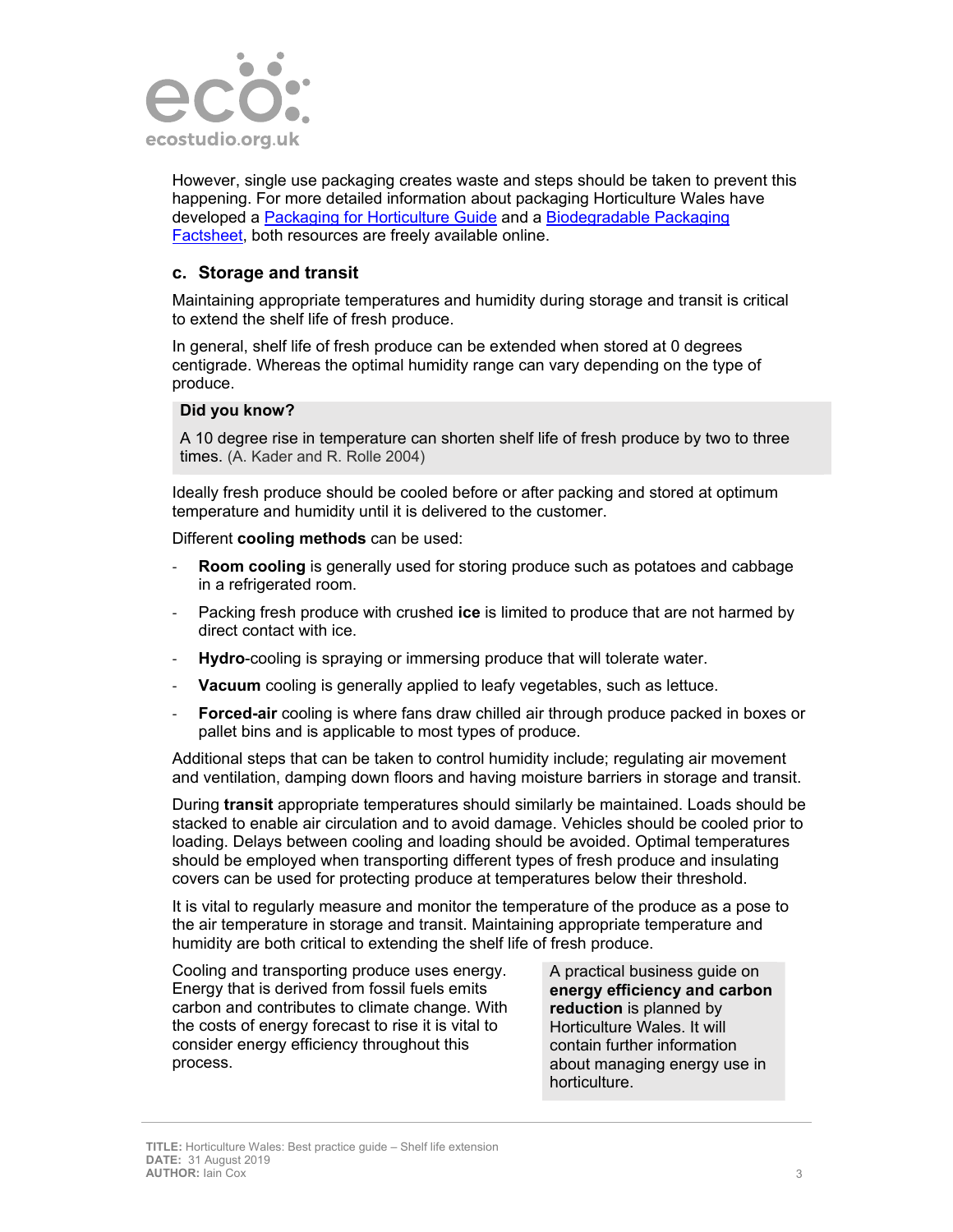

#### **2. Checklist**

This checklist is a quick reminder of the key issues described in this guide. It is not a 'must-do' list but is intended to be used, alongside the links and references provided, to inform your own research when considering your options to extend shelf life.

**Do you harvest your produce at the optimum time?** The correct time for harvesting can vary for different varieties and in different regions. Unpredictable weather patterns can affect plans and should be factored in.

**Can you increase the proportion of your produce sold locally?** The time to get fresh produce to market can be critical. Generally, the less time it is spent in transit the better, and 'locally grown' can be an added value proposition.

**Is the packaging you use fit for purpose?** Does it adequately protect the produce it contains and ensure that it arrives with the customer in the best possible condition? Has consumer recycling and/or reuse been considered?

**Have you optimised size and weight?** Both the produce and its packaging can take up valuable shelf space and its overall weight can increase fuel use and costs of transit.

**Have you considered natural ways to preserve fresh produce and avoid waste?** Shelf life plays a key part in food and packaging waste prevention. With consumer interest at an all-time high natural, clean and green preservatives are increasingly available.

**To what extent do you monitor temperature and humidity?** The storage and transit of fresh produce often requires specific treatment. Regular monitoring of the produce can ensure that this is done effectively.

**Have you considered ways to improve energy efficiency in storage and transit?** Cooling and transporting fresh produce can use a lot of energy and fuel. With energy costs forecast to rise significantly this should be regularly reviewed to ensure costs are kept down by operating efficiently.